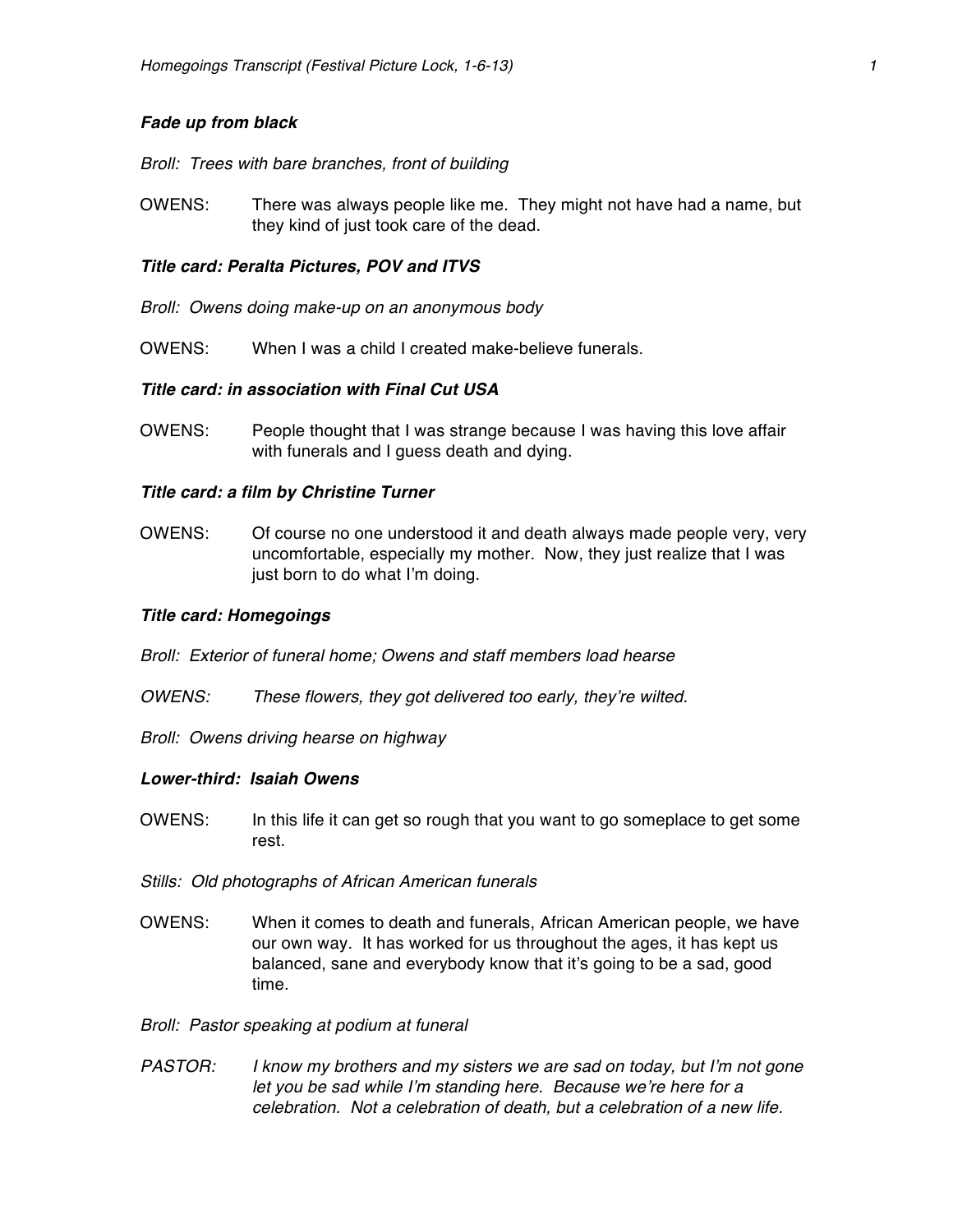OWENS: We sometimes fall out and faint, shout, get everybody all fired up, we have a way of releasing what is within us.

#### *Title Card: Kathlena Wilson, 1950-2010*

- SELESTE: This is my mom, back in 1955-56, so she was about five or six years-old, in first grade.
- *Broll: Inside Kathlena's funeral*
- SELESTE: She was 59 when she passed away and she was diagnosed with multimyeloma, which is a cancer of the bone marrow.
- *Broll: Pastor speaking at podium; people listening*
- *PASTOR: My grandmother was blessed on my mother's side to live to be 109 yearsold. Homegoing service was going to be at her birthplace in Alabama, and we took a bus to Alabama and to my surprise my cousin Kathleen was on that bus. She was -- and no mistake about it – was a glamour girl. She would be on the front page of every model magazine, because she just had that look about her, she was a fly girl. And I knew somewhere along the line I'm going to see the real Kathleen. I made up my mind I'm going to see the real Kathleen. And every stop we made her hair was intact, eyelashes didn't move, no smear of her make-up, and I would look at her and she said, "Now you go and tell that!" Am I right?*
- *Broll: People clapping and laughing*
- OWENS: In our culture the person that does your eulogy usually can stir people up and make them get really, really excited, so it gets them over that threshold of grief and sadness into the point of feeling like celebration or celebrating because usually there's a good message for the people.
- *Broll: Seleste standing and listening to eulogy*
- *PASTOR: As Kathleen laid in the hospital bed, she was afraid of where she was going, she don't know what it's going to be like, she know what surroundings like now, but she doesn't really know, what her future's going be like, but she made prior preparation, she is going, we're going, up to yonder to see my lord. Can I get a witness. We're going up to yonder to see my lord.*
- SELESTE: My moms is gone. She's gone and I think that the reality hasn't set in.
- *WOMAN: (singing) Wherever you are, whatever you've been going through…*
- SELESTE: I'm still thinking she's in the hospital and I going to go see her. It was a long two-month journey.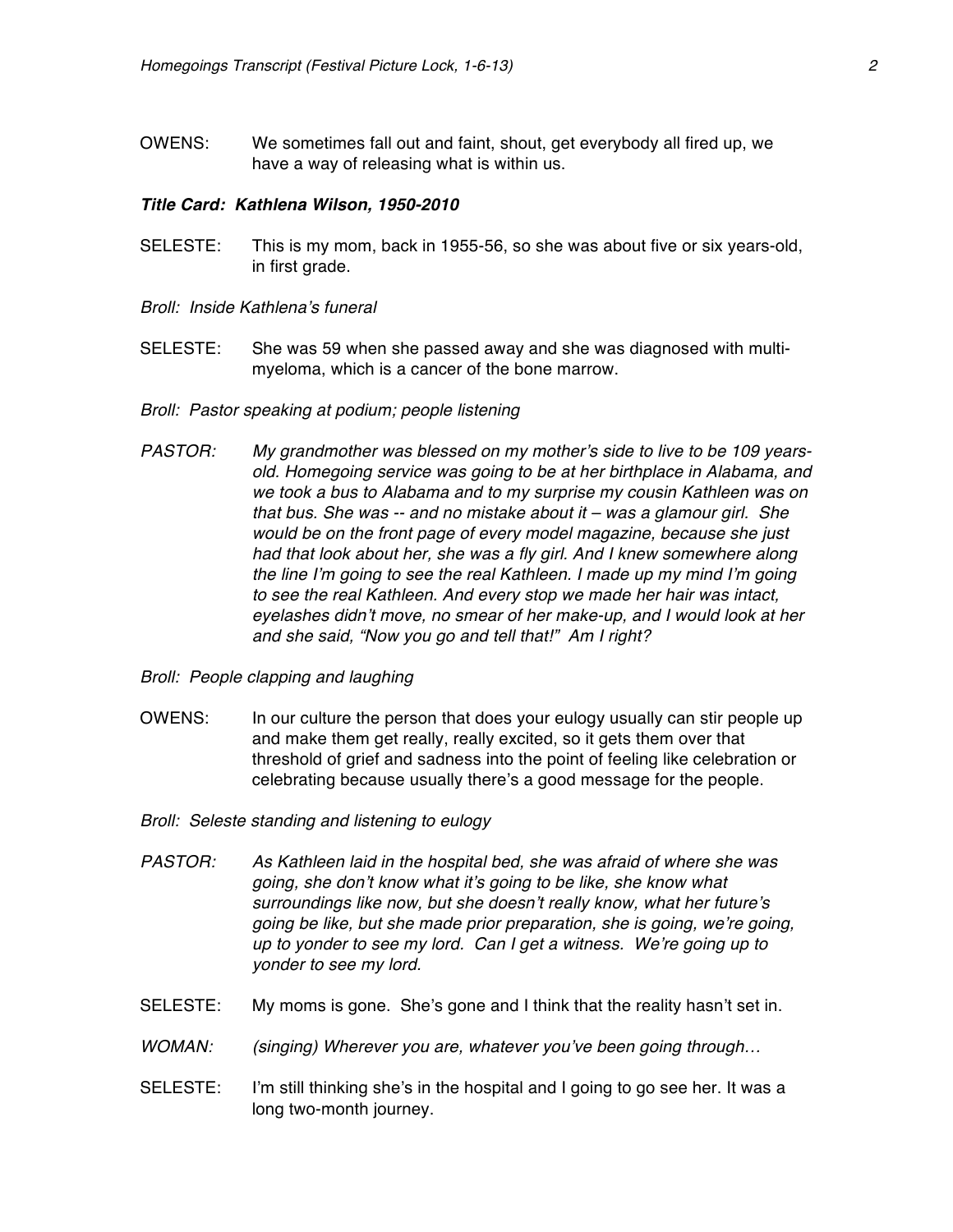#### *Broll: Owens putting final touches on Kathlena's body in casket*

- OWENS: Home. No more cancer. Home. No more pain pills. Home. No more sleepless nights. Home.
- *Stills: Kathlena family photos*
- *Broll: Seleste crying over casket; a person runs out of the funeral, etc.*
- *Broll: Establishing shots of Harlem, Owens Funeral Home, etc.*

### *Lower-third: Harlem, New York*

- PHONE: Thank you for calling and welcome to the Isaiah Owens Funeral Home conveniently located in the center of Harlem. Our hours are Monday through Friday, 9am to 8:30pm. Isaiah Owens Funeral Service, where beauty softens your grief.
- *Broll: Owens spelling out name on blackboard; working with family*
- OWENS: I've been in the funeral business now for over 42 years. Here at the funeral home I work with my wife Lillie; My daughter, I call her Dee Dee, but her name is Shaniqua Princess, and my son, Isaiah Christopher.
- *CHRIS: It's free, just when you come in for the remains, whoever's here, just ask for them and they'll give you them.*
- *Broll: Owens in smock running up stairs; draws fluid into syringe.*
- OWENS: It's called "liquid tissue," probably, a first cousin to Botox that you get when you're living, except you get this after you pass away. And what it's doing, what I'm doing now, is this lady is 98 years old, I'm trying to make her look like this (points to picture) um, I need some crazy glue.
- *Broll: Owens working on woman with pink dress (Irene Evans)*
- OWENS: In the 80s, you had -- If it was 10 people downstairs that, that had died, there were probably four homicides, four people or five people with AIDS. Now, most of the people that come are, are people that die from natural causes. Heart problems, cancer, hypertension, especially in our community. We have a lot of death from strokes.

*Broll: Montage of various beautiful bodies, then gravestones*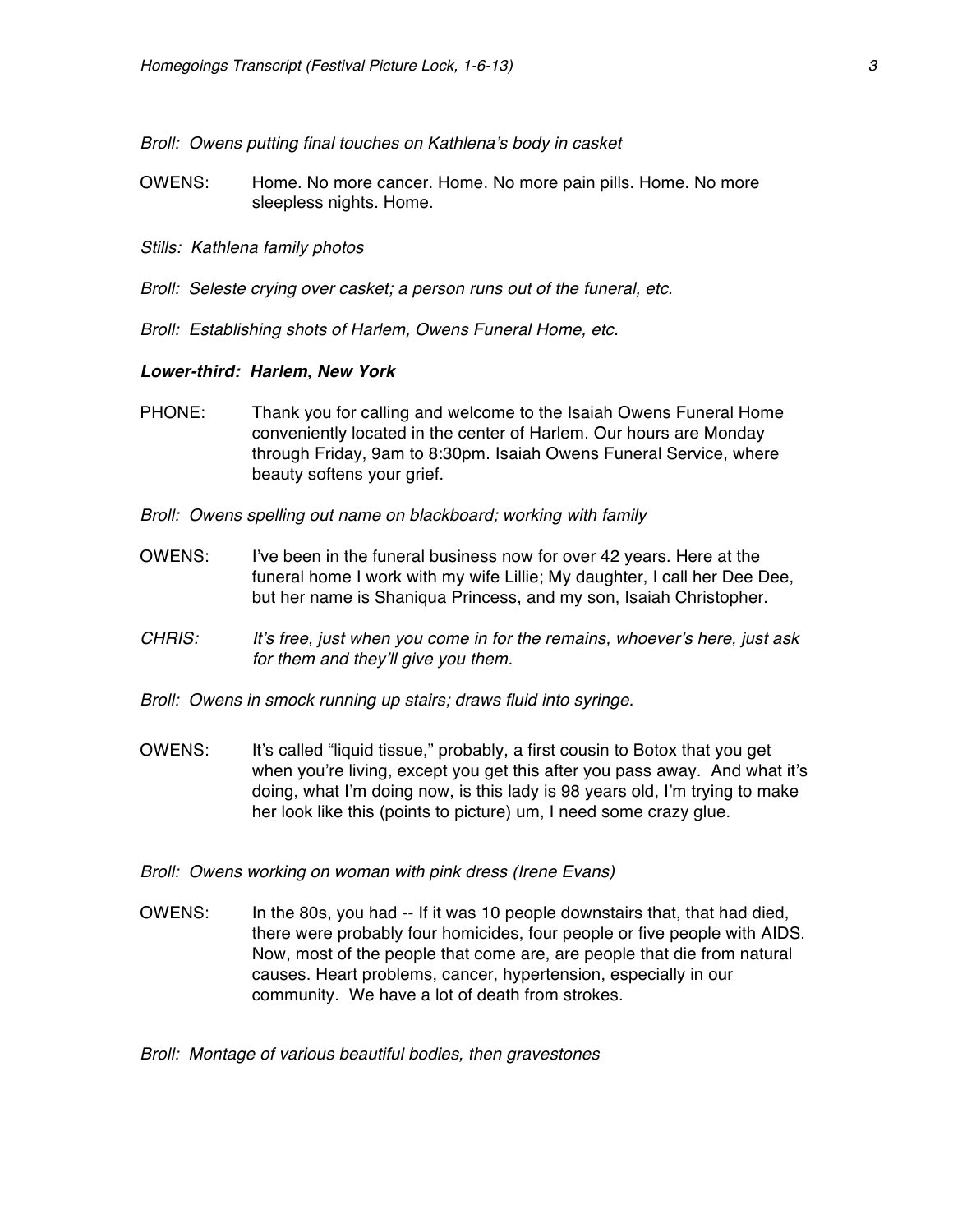OWENS: I've been called to do this work by a higher power so at the end of my life, I might have failed in a lot of things when I have to stand before God, but I can check off one thing and that's well done for the bodies. 'Cause every body that he gave me, I gave it back to him splendid and good and I never slighted anybody, so the work that he put me here to do I did 100%. Other things I probably came real short.

# *Title card: Linda Williams-Miller, 1954-*

| Broll: Owens is seated across from two women at his desk. |                                                                                                                            |
|-----------------------------------------------------------|----------------------------------------------------------------------------------------------------------------------------|
| LINDA:                                                    | You know I been red head all my life. You know that.                                                                       |
| <b>OWENS:</b>                                             | Huh? But what happened?                                                                                                    |
| LINDA:                                                    | Nothing, I just been sick a lot and I didn't want to put the family through it.                                            |
| <b>OWENS:</b>                                             | Okay, yeah.                                                                                                                |
| LINDA:                                                    | Especially my children.                                                                                                    |
| <b>OWENS:</b>                                             | Yeah. You got a budget you want to stay with within?                                                                       |
| LINDA:                                                    | Yeah, I don't want to spend too much.                                                                                      |
| <b>OWENS:</b>                                             | See, the 1800 ones, the 1800 dollar plots, you can put this kind of a<br>stone, the one for 1650 you got to use this kind. |
| <b>DENISE:</b>                                            | Flat like this here. The marker on the ground.                                                                             |
| <b>OWENS:</b>                                             | So you gotta walk all the way right up to it in order to see it, but with these<br>you can see it--                        |
| LINDA:                                                    | --From a distance. Oh yeah I like those.                                                                                   |
| <b>OWENS:</b>                                             | It's just 150 dollars difference.                                                                                          |
| Broll: Owens starts filling out paperwork.                |                                                                                                                            |
| <b>OWENS:</b>                                             | This is a pre-arrangement. L-I-N-D-A?                                                                                      |
| LINDA:                                                    | Uh-huh.                                                                                                                    |
| <b>OWENS:</b>                                             | Any middle name or middle initial?                                                                                         |
| LINDA:                                                    | D.                                                                                                                         |
| <b>OWENS:</b>                                             | Devil.                                                                                                                     |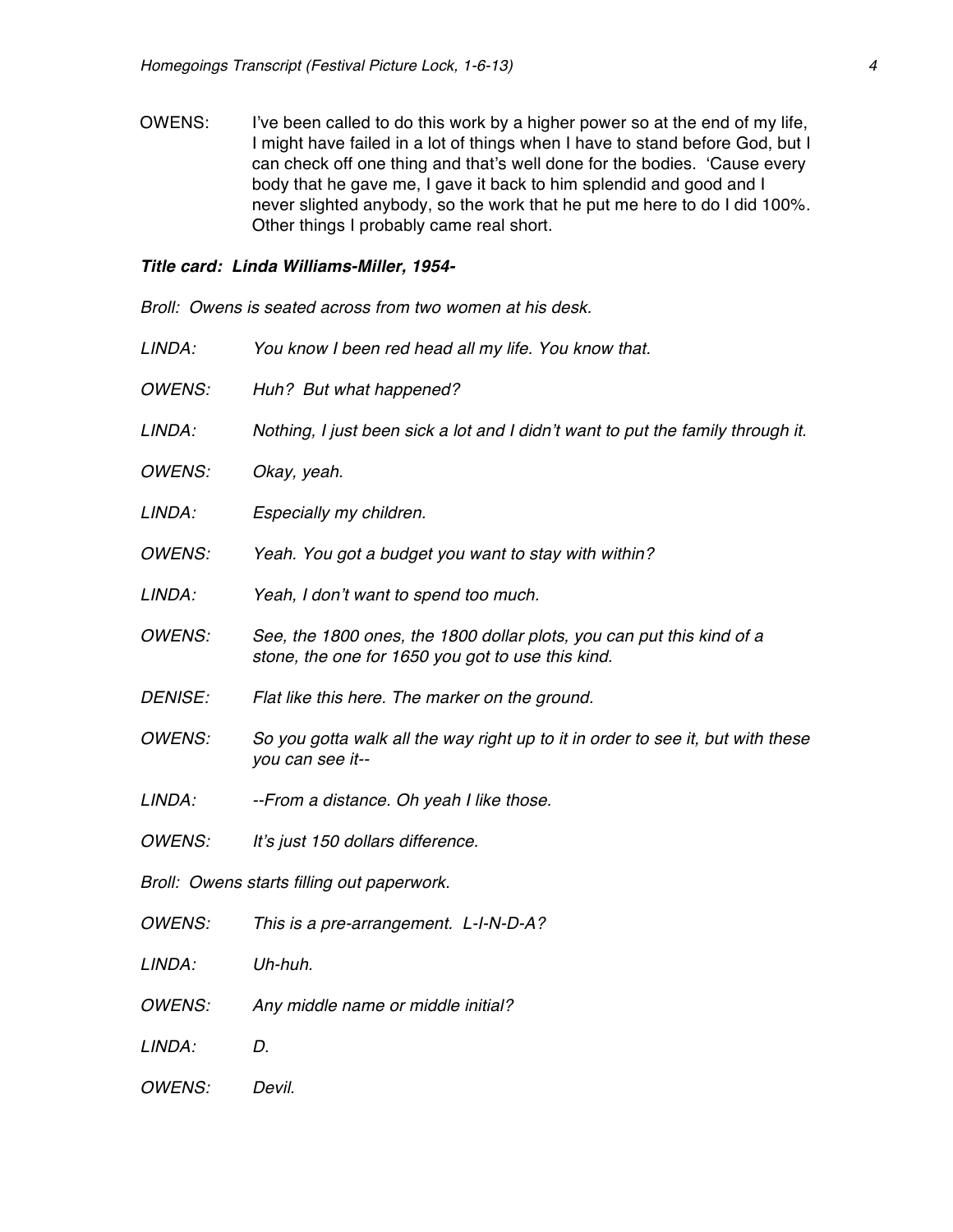*LINDA: In the red dress (laughing).*

*OWENS: How old your kids now?*

*LINDA: My son is 33*

*OWENS: Uh-huh*

- *LINDA: and Mona's 17.*
- *OWENS: Oh, okay*
- *LINDA: My daughter, she getting ready to go to college.*
- *OWENS: It's good you're doing this, cause they would be in a tizzy.*
- *Broll: Owens filling out paperwork*
- LINDA: When I talk about death, I talk about it like living. I don't know if that's the way I was raised in church, but there was a time that I would have been like, "Oh, I don't want to talk about it, too." The more you go on as life, you see that you have to say, "Let's prepare for this." It's going to happen eventually.
- *OWENS: Now let's get this hair color done. Just in case you don't get a chance to get your hair done before the time come. What is the color of this rinse you got?*
- *LINDA: Red on Red.*
- *OWENS: Red on Red? By who?*
- *LINDA: Can I call you and give you back that information?*
- *OWENS: Call me and give me your hair color, 'cause you know how particular you are. Red on Red.*
- *DENISE: Yeah, you gotta have your red.*
- *LINDA: Yeah. And you saw this top I showed you --*
- *OWENS: --and that's a rinse or a dye?*
- *LINDA: Dye.*
- *DENISE: --A dye.*
- *LINDA: Yeah. Cause he know I want Red.*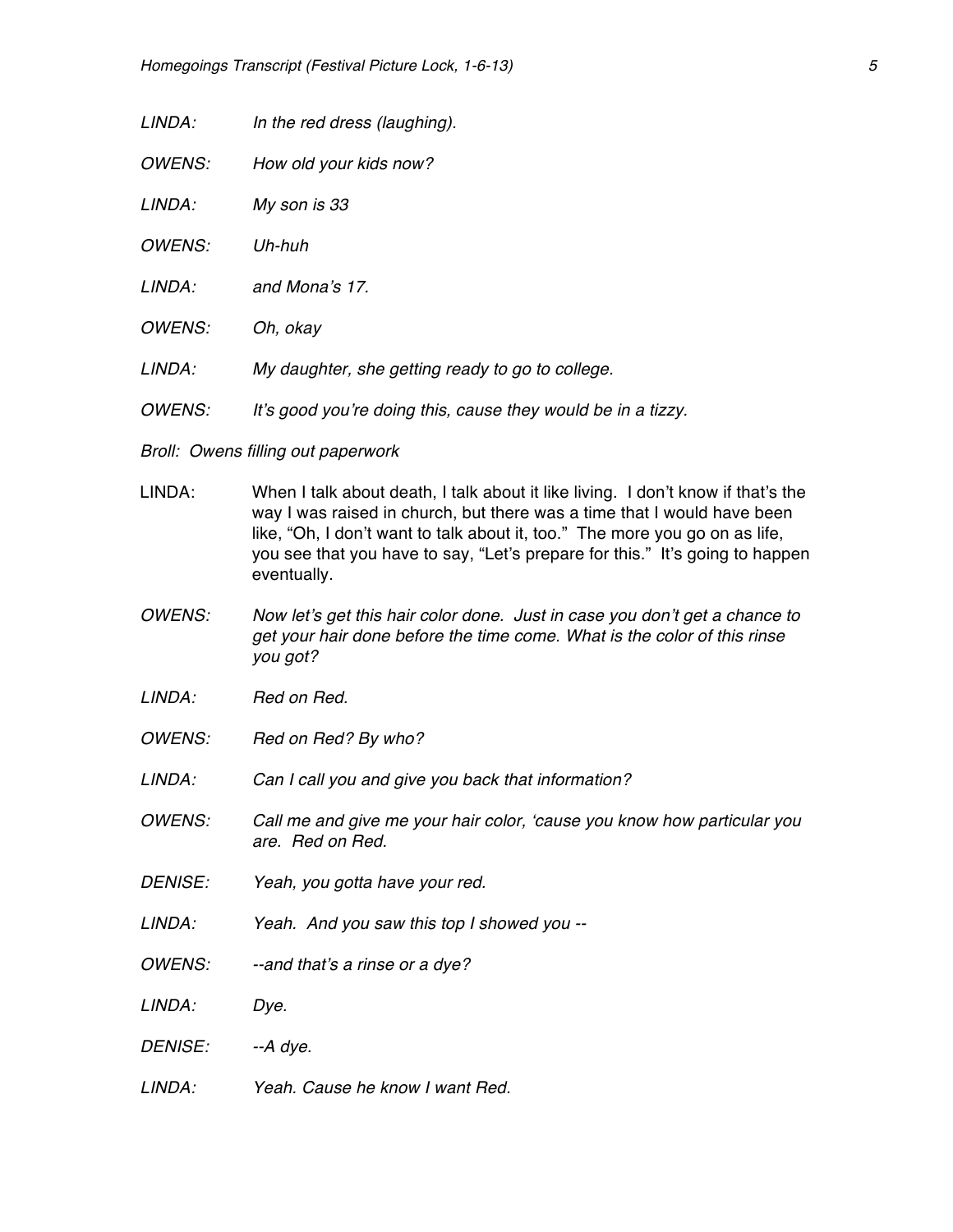| <b>OWENS:</b>                  | Yeah                                                                                                                                                                                                                   |
|--------------------------------|------------------------------------------------------------------------------------------------------------------------------------------------------------------------------------------------------------------------|
| LINDA:                         | He know I want a red outfit and I was showing her this top last night.                                                                                                                                                 |
| <b>DENISE:</b>                 | And how much embalming fluid can we get in the boobs?                                                                                                                                                                  |
| LINDA:                         | Cause they ain't standing up that high. That's, we gotta pump em' back<br>up! (laughing)                                                                                                                               |
| <b>DENISE:</b>                 | I want 'em up!                                                                                                                                                                                                         |
| <b>OWENS:</b>                  | The Botox boobs.                                                                                                                                                                                                       |
| <b>DENISE:</b>                 | I want 'em up talking to you.                                                                                                                                                                                          |
| LINDA:                         | Alright.                                                                                                                                                                                                               |
| <b>DENISE:</b>                 | She said, "Ooh, she look beautiful, ooh, her boobs is nice."                                                                                                                                                           |
| Broll: Owens holds up a plaque |                                                                                                                                                                                                                        |
| <b>OWENS:</b>                  | You can get it if you want it.                                                                                                                                                                                         |
| LINDA:                         | Well you know I have to get that to say my name and he gone put aka<br>Redd, R-E-D-D.                                                                                                                                  |
| <b>OWENS:</b>                  | That's what they call you for real?                                                                                                                                                                                    |
| Stills: Linda as a young woman |                                                                                                                                                                                                                        |
| LINDA:                         | Since about '74, '73, mostly everybody calls me Redd. So if somebody<br>comes to the funeral, they have to have "A-K-A Redd," because a lot of<br>people don't know me as "Linda," some people just know me as "Redd." |
| LINDA:                         | And even if you don't make it red-red, you can make it clear like this and<br>put the red in it. OK. You see?                                                                                                          |
| Broll: Linda's nails, etc.     |                                                                                                                                                                                                                        |
| <b>OWENS:</b>                  | Yeah.                                                                                                                                                                                                                  |
| LINDA:                         | Like that.                                                                                                                                                                                                             |

*OWENS: Like the red tips where the green is?*

*LINDA: Yeah, something like that.*

*OWENS: Are those called French nails?*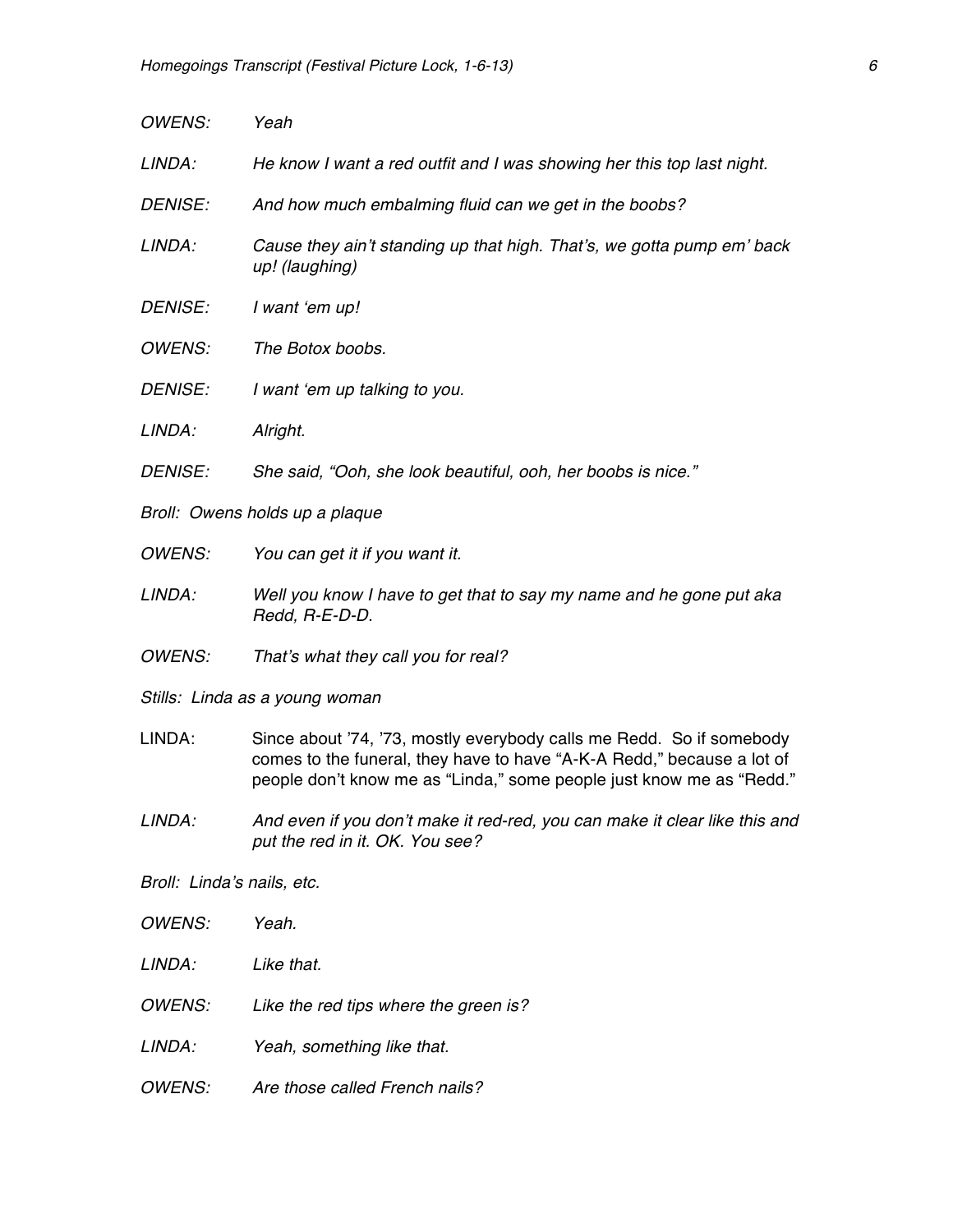- *LINDA: No, these is my nails in silk wrap.*
- *LINDA: I didn't know you do all of that? You ask all of that Owens, I didn't know.*
- *OWENS: You can't talk after you gone.*
- *Broll: Linda flips through binder of casket options*
- *LINDA: I ain't trying to spend a whole lot of money.*
- *OWENS: You, you doin' this for you. And that's why you're doing it. You ain't got nobody to try to second guess, and figure out what you want to do.*
- LINDA: I know one day it's gonna happen. And I don't want it to happen, but it's gonna happen. So I had to deal with the talking about it. There will be times I would say to myself, "Why am I doing this?" But it's something that I have to do to alleviate the pain from my family.
- *Broll: Owens punching calculator*
- *OWENS: Your total comes to \$9734.*
- LINDA: Homegoing. A happy occasion. Now they're going home to be at peace. If you're sick, you're at peace. Okay. If it's your time to go, you're going home to meet the ones that went on before you and they're there waiting for you. I don't wanna leave my family, never, but it's a homegoing and I'll be home waiting for them when they come.
- *Stills: Montage of Linda as a girl, Linda getting married, Linda with baby, etc.*
- *OWENS: That's it.*
- LINDA: I don't have the answer to everything. I just want to be when I go, just be happy that I spent the time that I spent with you and try not to cry too much or grieve too long, but remember the time we shared together.
- *Broll: Weather vane, Branchville Scenics*

### *Lower-third: South Carolina*

OWENS: I'm the owner of Owens Funeral Home in New York City and Owens Funeral Home in Branchville, South Carolina.

*Broll: Willie Mae seated at desk in funeral home.*

- *OWENS: My mother works two days a week at the funeral home in Branchville, she's like the receptionist.*
- *WILLIE: Hello? (answers phone)*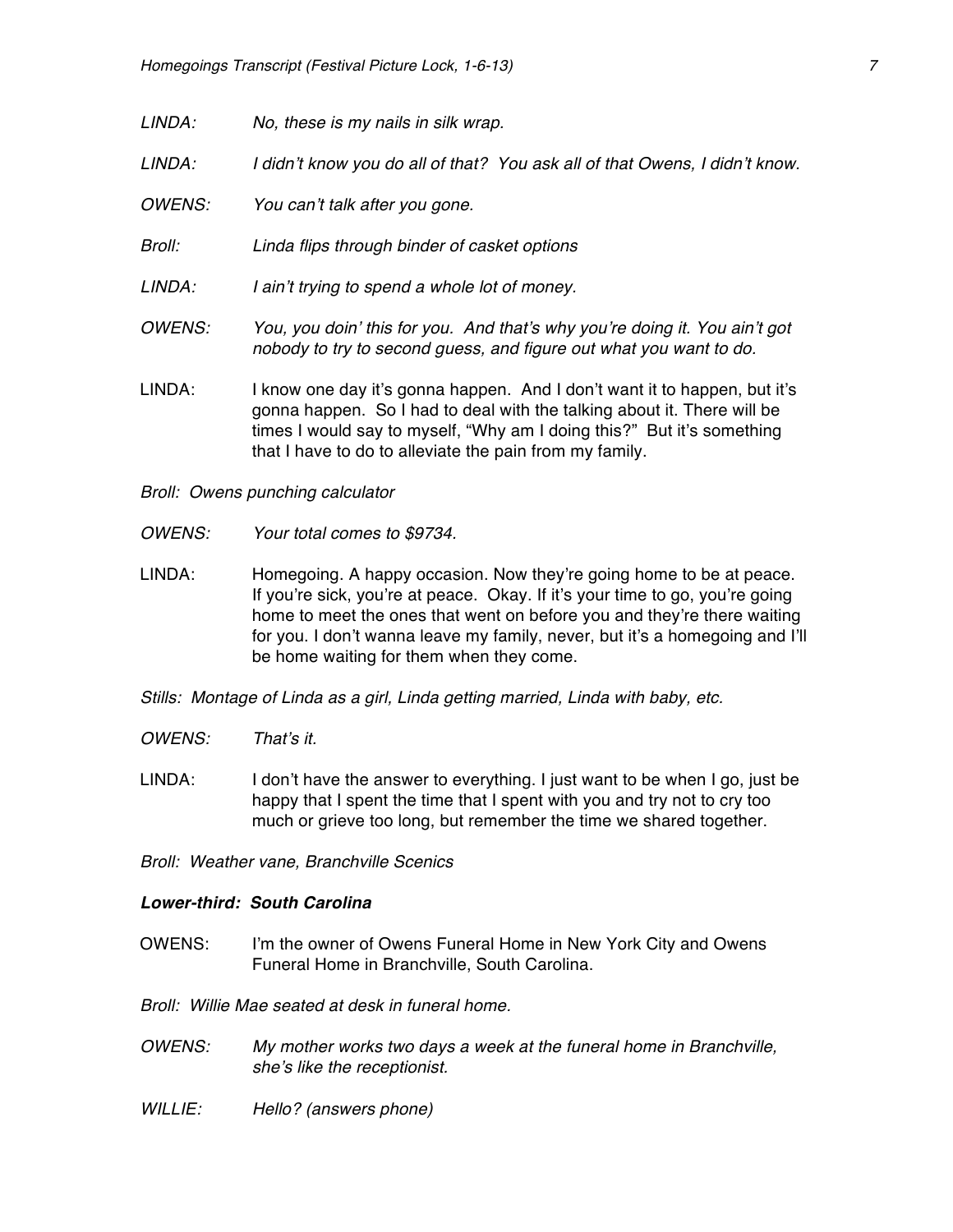- *OWENS: When I was a kid you couldn't get my mother into a funeral home, if she went, she went because there was a reason she had to go and you know she wasn't so comfortable with death, and I guess nobody's comfortable with death.*
- *Broll: A hand draws in the dirt; Owens cuts open beer can with nail.*
- OWENS: At five years-old, I dug a hole, buried a matchstick, put the dirt over it, put some flowers over it, so actually that was my first funeral.
- *Broll: Shots of various pieces to funeral*
- *OWENS: These are the men. This is a lady.*
- *OWENS: This is the hearse. The family's coming to the church, that's when the, the bell rings. Bing!*
- *Broll: Owens continues to "play" funeral*
- OWENS: When I was growing up I buried um frogs, I buried chickens, I buried the mule that died. I buried the neighbor's dog and the dog's name was Snowball. One day they found Snowball under the house dead, so they came and got me, so I buried Snowball.

## *Lower-third: Willie Mae Owens, Mr. Owens' Mother*

- WILLIE: Cats, chickens -- anything that he find dead, he buried, have a funeral.
- OWENS: Except a snake. Snakes just got thrown into the woods or whatever.
- OWENS: *This is a pregnant lady. This is an old man.*
- *Still: Isaiah as a young kid*
- OWENS: They thought I was a mental case.
- WILLIE: I don't know where he got it from. Can't even think where he got it from. He was a mess. But that was his calling.
- *Broll: Owens continues to bury can.*
- *OWENS: Earth to earth, ashes to ashes, dust to dust.*
- OWNES: I was isolated and lonely, but I had a business under the house. I had my funeral home. It was the only little place in my life that I kind of felt comfortable.

*Still: Owens' father*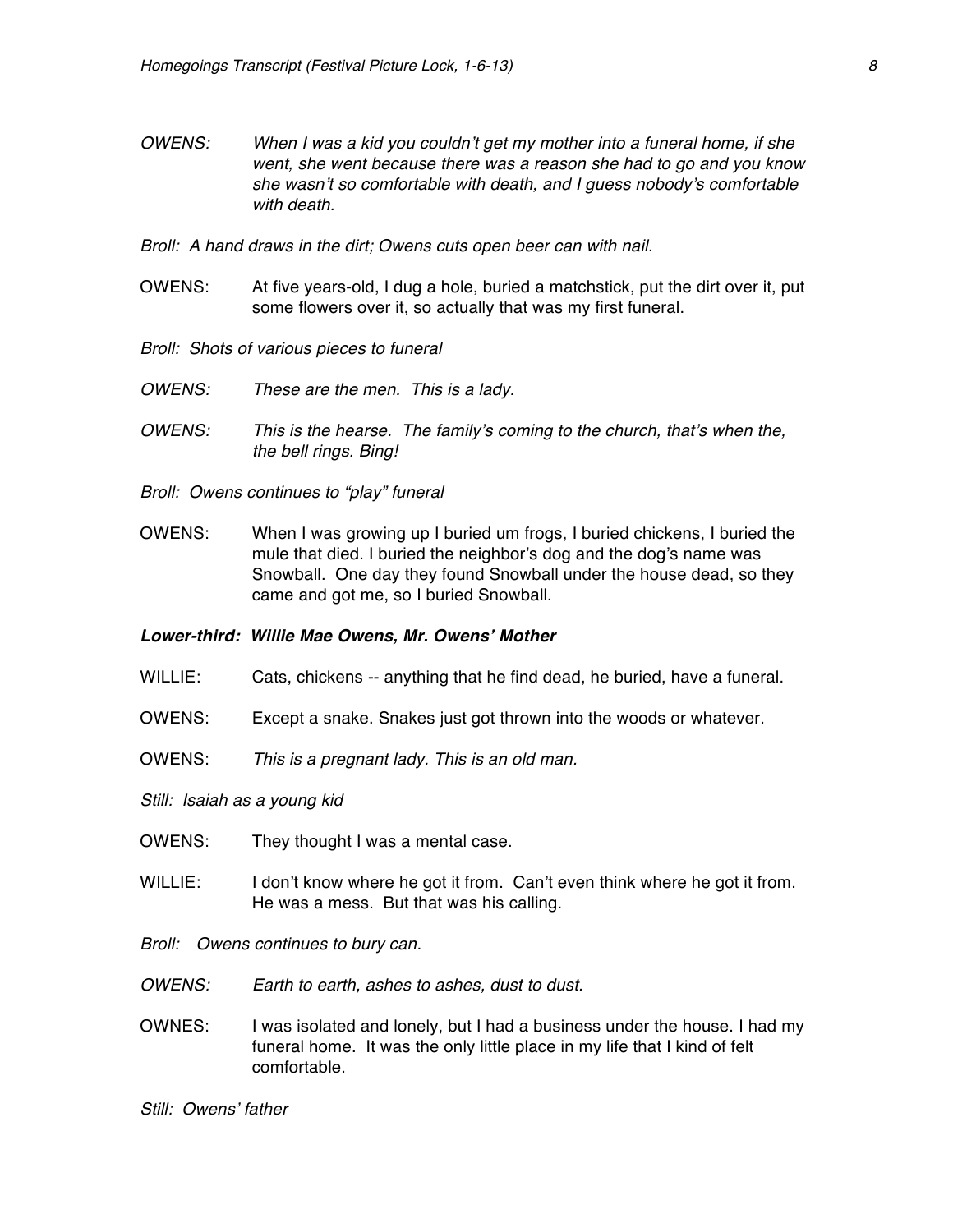OWENS: My father was a sharecropper. Everybody that lived in the house was out picking cotton and you got paid two cents a pound, so if you picked 200 pounds of cotton in a day, you got paid four dollars at the end of the day.

#### *Broll: Cotton scenics*

OWENS: When I was growing up, people buried people by planting cotton. You know, they would go to the funeral home, and somebody would die and they would sign a promissory note that when the cotton is ready this year, that they would come back in pay.

#### *Stills: Old photographs of funerals*

- OWENS: The black funeral director wound up being a friend, somebody in the community that was stable, appeared to have means. When I was growing up we didn't have a telephone, whenever somebody got sick, they would call Mr. Bird at the funeral home, and then he would ride out in the country to tell my mother, such and such one is real sick in Philadelphia and that your sister called.
- *Still: Willie Mae as a young woman*
- WILLIE: Well all my lifetime when a black person die, they go find the black undertaker. They – they didn't deal with – they know better than to go anywhere else. Cause they know they wouldn't be served.
- *Stills: Black funeral home exteriors*
- OWENS: The funeral business, have long had a strong relationship in the black community, probably because it was a business that white people never really wanted to do.
- *Stills: Black funeral directors*
- OWENS: We're their brothers and their sisters, we're family. We don't go outside of the family when trouble comes.
- *Broll: Willie Mae and Owens picking apples; Willie sitting on bench*
- OWENS: I've had to bury everybody. I've buried my sister, my father, my nephew, my brother, I've buried one, two, three of my mother's sisters, probably, and four of her brothers and their wives most of them, or husbands. I've buried a lot of family members.
- *Broll: Gravestones in various cemeteries*
- OWENS: My grandfather who was the first black insurance agent in the state of South Carolina, was getting ready to start a funeral business when he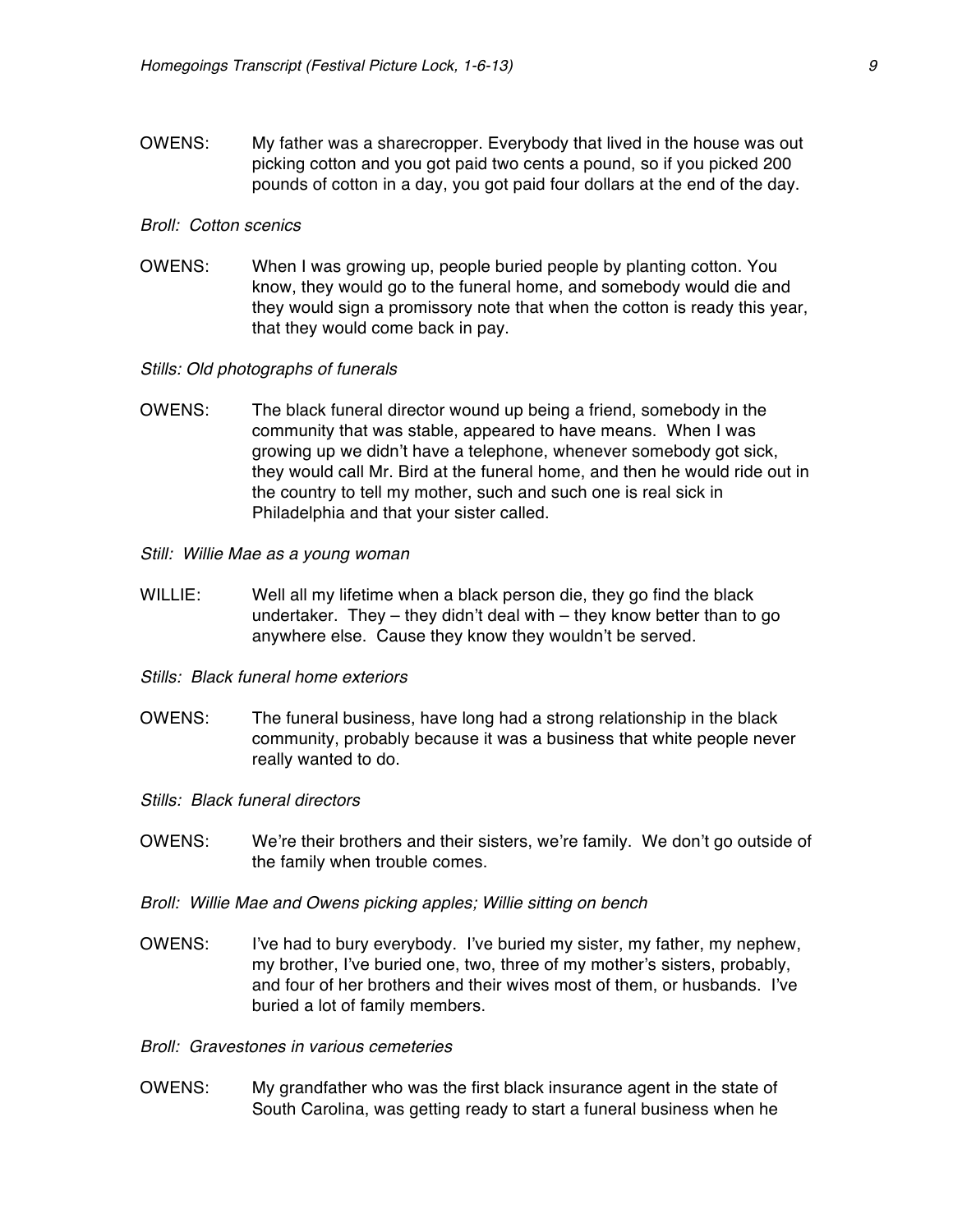was killed I think in 1946. Maybe I kind of took over where my grandfather left off.

*Broll: Owens opening a casket inside of small country church, people at funeral*

- *CHOIR: (singing) I'm free, praise the lord, I'm free, no longer bound, no more chains holding me, my soul is resting, ain't that a blessing, praise the Lord, hallelujah I'm free, praise the Lord, I'm free*
- *Broll: Branchville trees*
- OWENS: I think that there was a time when the slaves were killed, sometimes by their owners and by whatever means, it wasn't a proper funeral, but they kind of did their best even with the restrictions that was put upon them. When they got down in the woods, away from the slaves masters and was having funerals they came up with these songs like: "Soon I will be done with the troubles of the world, going home to live with my God, no more weeping and wailing, no more weeping and wailing."
- *Broll: Funeral continues inside*
- OWENS: For the slaves death meant freedom. It meant that they would meet a judge that would be just and fair to them. Even for us today, death brings us justice.
- *Stills: Archival photos from RFK's funeral train*
- OWENS: I came to New York when I was 17 years-old. The day that Robert Kennedy's body was being taken to Washington, DC for burial, I was on the bus coming to New York.
- *Broll: Harlem broll*
- OWENS: During that summer I got a job at a plastics factory on  $138<sup>th</sup>$  street and I worked there until September where I started mortuary school.
- *Broll/Stills: Owens embalming a body; stills of Owens as a young mortician*
- OWENS: The first body that I did, I was doing my apprenticeship with Elizabeth Smith Funeral Home and Elizabeth Smith was the person that taught me.

### *Broll: Embalming continues*

OWENS: Someone had died and a family recommended me. Well immediately she heard about it, so she put me out, and told me if not I was going to steal all of her business.

*Broll: Shots of Harlem*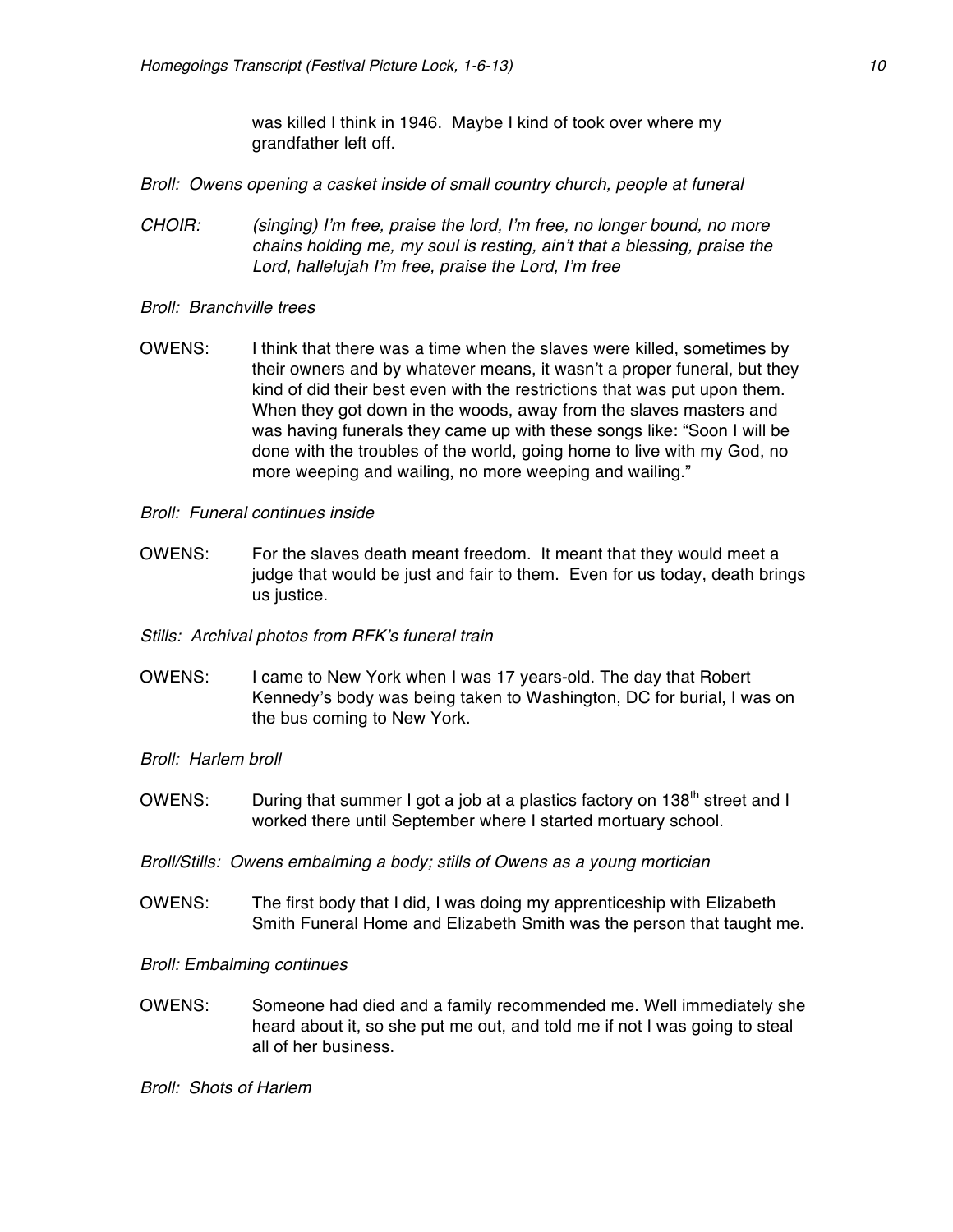- OWENS: There used to be a lot of funeral homes in Harlem, but since '68 I probably could count at least 20 or 25 funeral homes that has gone out of business.
- *Broll: Various funeral home fronts in Harlem*
- OWENS: Forty years ago you had your allegiance to a little mom and pop funeral home. All of that generation that went to the little small funeral homes is finished.
- *Broll: Owens watering flowers outside funeral home; awards inside*
- OWENS: I get faxes from different companies that say to me that if you're interested in selling that we would be interested in buying, but at this particular point I don't think that I'm interested in selling because I'm trying to create a business that could take care of my family for maybe the next hundred, 200 years.
- *Broll: Framed photo on the wall of Lillie and Owens*
- *LILLIE: This is Tuscany silver and this is Tuscany silver. This is Old Sea World, so, that's, that's right for that.*

## *Lower-third: Lillie Owens, Mr. Owens' wife*

- LILLIE: As a child growing up, I was always petrified of hearses and the dead. When I was growing up the funeral directors, their hand felt cold or and they looked – they looked like funeral directors, always in black. But Isaiah, he's – he's, you know, the jolly type.
- *Music: "My Man's an Undertaker" by Dinah Washington*
- *Stills: Isaiah over the years*
- LILLIE: You know, when I met him, he had that same giggle, the same laughing and jumping around when he laugh, so it was like, "He don't look like a funeral director," but of course, when they told me was a funeral director, I really didn't want to meet him.

*Stills: Lillie and Isaiah get married*

LILLIE: He's his own individual unique person and I let him be who he is.

*Broll: Owens puts white top hat on in front of the mirror.*

*OWENS: I got this one on cause they wanted everything pretty much in white, for her. White bridal dress and all that kind of stuff that they made. If it look too, if it looks too tacky—well, I'm going to be in a horse and buggy anyway so. But right now, this is just costume.*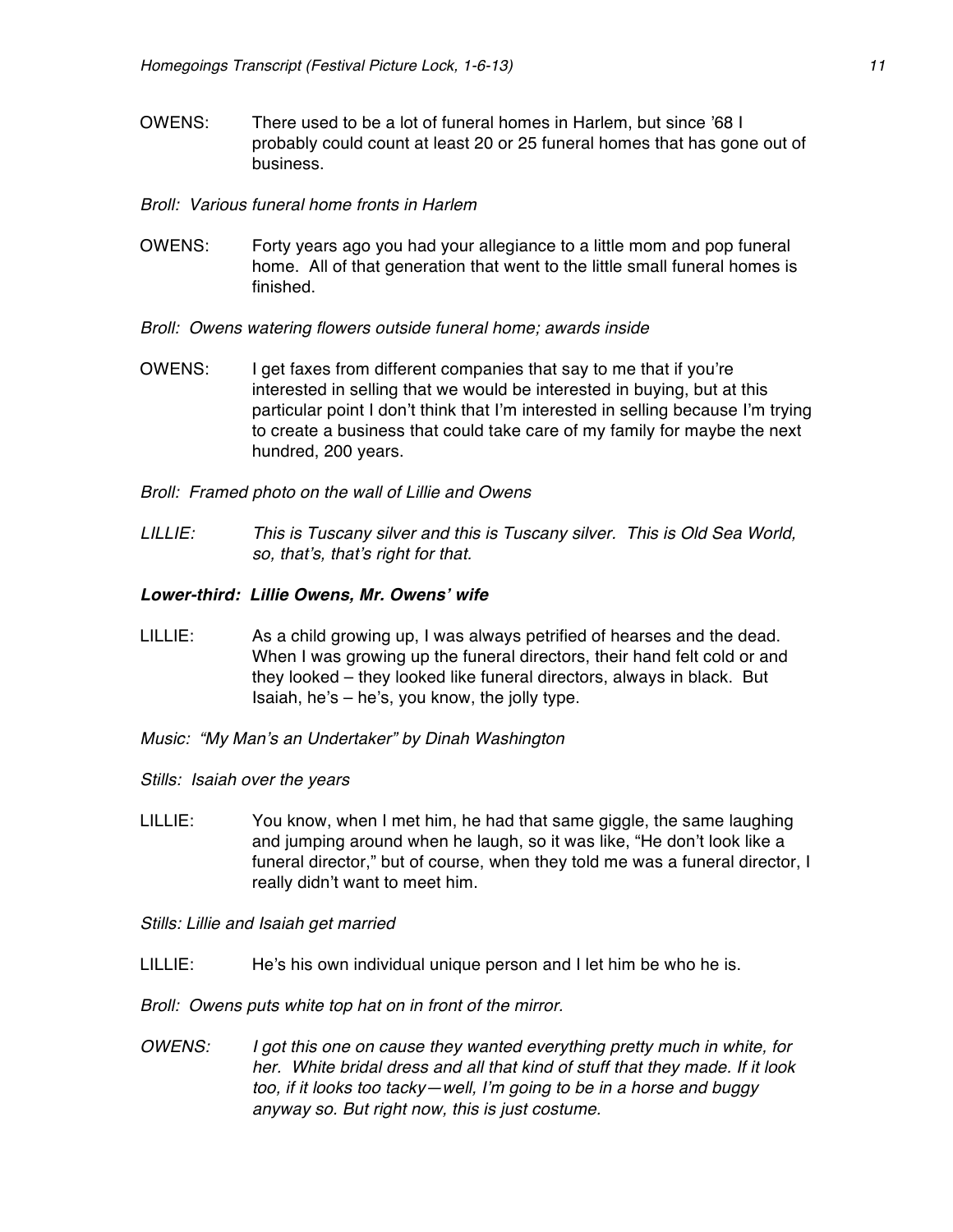*Broll: Owens now dressed, standing outdoors in snow.*

OWENS: In the 10,000 funerals plus that I've conducted, there is never two funerals the same.

#### *Title card: Petra Butler, 1938-2009*

*Broll/Stills: Shots of parade preparations; Petra family photos*

- FELITA: My mother's name is Petra Cruz Butler.
- CATH: She was selling clothing on 125th Street. She was a street vendor.
- KARIM: She made these African "gangas," which was a head wrap. With her dashikis and her gangas, that's what supported our family.

*Broll: Owens loading the casket into the carriage, etc.*

- OWENS: My style is based on the southern tradition of funerals.
- DOLORES: I said, "Listen, I would like a horse and buggy for my mother."

*Broll: White horse, buggy*

- DOLORES: 'Cause we really didn't know about a parade. We just said, "We want a horse and buggy," but he says, "We gonna have a parade."
- *Stills: Old funeral parades*
- *Broll: Owens holding roses in parade; people marching in parade*
- *KARIM: Allahu Akbar, Allahu Akbar…*
- KARIM: You had her Christian family, you had her Muslim family, you had her African family, you had her Puerto Rican family, and you had the whole community that loved her. People, once they found out it was her, they was just joining the parade.
- *Broll: People walking in the parade*
- OWENS: It's like walking them down the road and holding the family by this hand and holding the dead person by this hand and getting them to that point where they'll no longer need me and they can kind of go on.
- DOLORES: My sister is a Yoruba priestess and a lotta time the "egums" [phonetic] of the ancestors come back in different ways. They come back and they speak through people.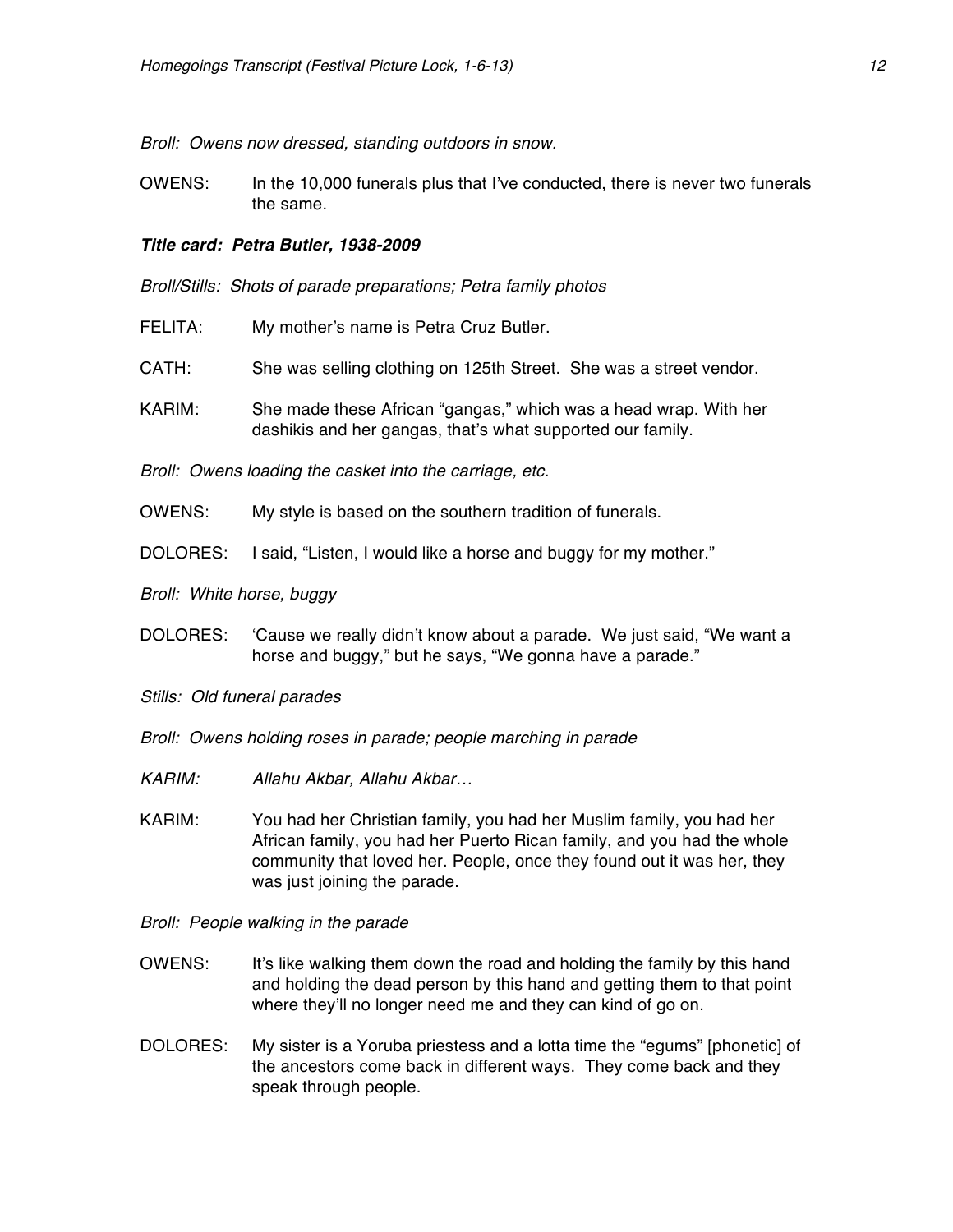## *Broll: Felita chanting in parade*

- *FELITA: Felita tell them, "I am here, what you crying for...I can dance, I can dance, I can dance, I can dance, what you crying for?"*
- DOLORES: It's almost like you could say my mother's body transitioned into her body for a minute.
- *FELITA: I am here. What you crying for.*
- DOLORES: She was saying, "I'm here," and then she started dancing. My mother loved to dance. Mother loved to dance.

## *Broll: Felita dancing*

- CATH: And she was talking to the crowd and talking to us, giving us her last good-byes and her last advices.
- *FELITA: I can dance. I can dance…*
- *Broll: Felita walks up to carriage to touches it, begins crying*
- FELITA: When they said she was going to die, I said, "Mommy, if you need to go, then you should go." A homegoing. Going home to all our ancestors and everybody that left before her. So you really going home. But I would tell her, "Job well done, and it was a honor being your child."
- *Broll: Carriage pulls up to the church front; Owens and Felita*
- FELITA: I feel that being an undertaker, you have to first be a caretaker. Not only making their loved ones look special, but you got to make the ones they leave behind feel special. And he does that very well.
- *Broll: Felita enters church; gravestones*
- *Broll: Embalming room cutaways*
- OWENS: My kids grew up in the prep room, anywhere a body was, they was there. So for most people, that children would be afraid, they actually were never afraid.
- *Stills: Owens family portrait*

### *Lower-third: Chris Owens, Mr. Owens' Son*

- CHRIS: As a kid growing up, our family was to me, just like any other family, my dad just had a different job.
- *Broll: Chris & Owens strapping flowers onto the top of hearse*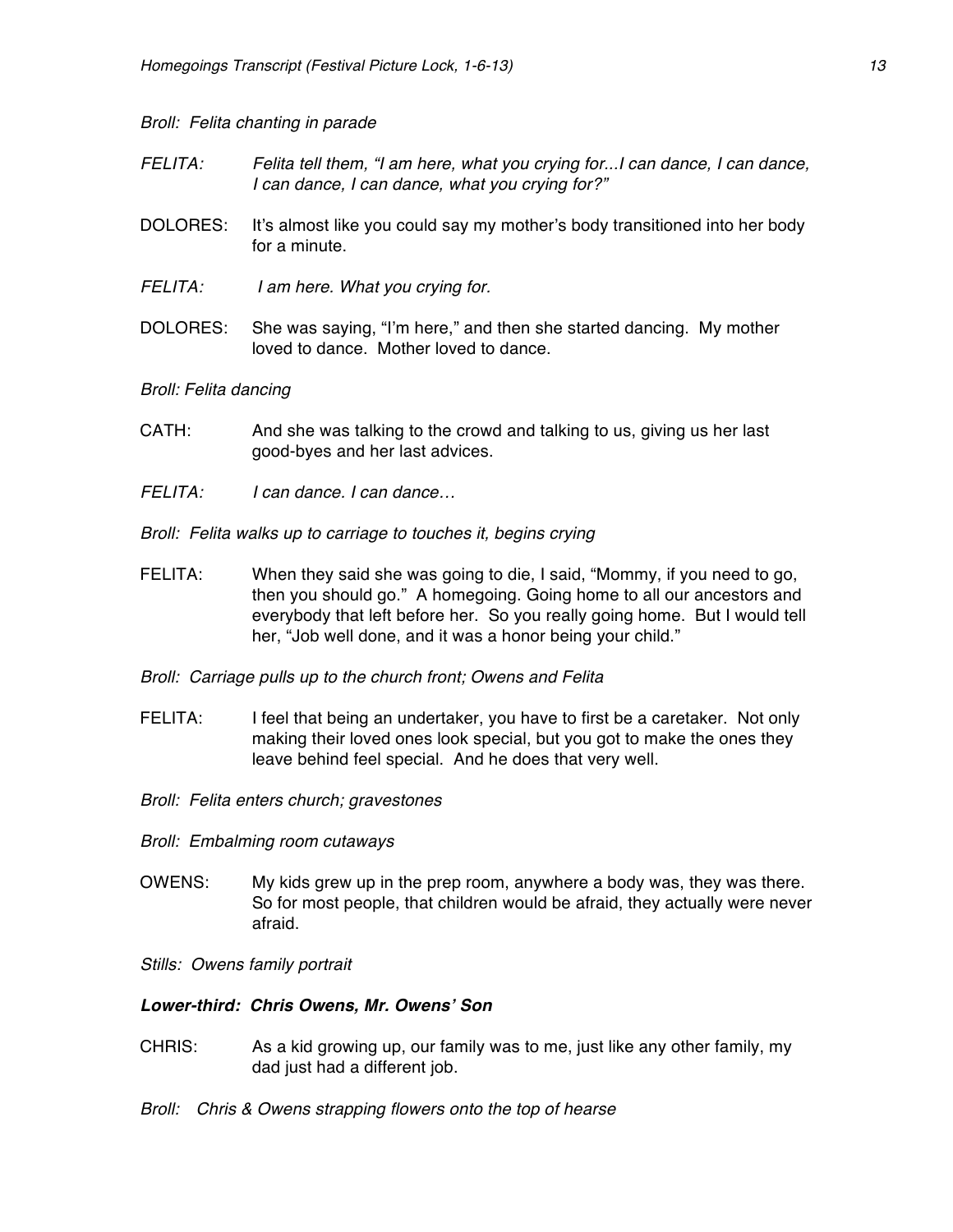- *OWENS: Up, up, up. Right, right, right. I don't want to mess with this, right here.*
- CHRIS: I like the business aspect of the business. As far as dealing with the families it's too emotional for me personally and with the remains, I rather not, I'm fully capable of it, but I rather not.
- *Broll: Owens looking at pictures….*
- CHRIS: This business is his life, 24-7, 3-6-5. Eats, sleeps, everything just funerals.
- *Broll: Owens looking at old pictures in funeral home office*
- OWENS: I remember the first family that I did, back in 1970-71, I buried Mr. Rufus Felton, that was my first funeral.
- *Stills: Pictures of people Mr. Owens has buried.*
- OWENS: When I look at these pictures it makes me feel like we're here and then we're gone. And all that's left is either some pictures or some memories.
- *Broll: Various gravestones*
- OWENS: Last year my business probably dropped about 65 funerals from the year before and it's because of the economy. No matter how much you love somebody, you still got to eat, you still got to pay your rent, so you can't go and get yourself put outdoors to try to get someone buried.
- *Owens: Ok, we need to assemble ourselves in couples please to go over to the grave. You're probably going to be first, right?*
- *Broll: Owens leads family over to the burial site*
- OWENS: I get quite a few people that come now, whereas they would normally have a traditional funeral and a burial for somebody, and now, the best they can do is do a direct cremation and maybe hope to get enough money to do a memorial service.
- *CHORUS: (singing) My home is in heaven, there is no parting there, all will be glorious, bright and fair…*
- *Broll: Owens sprinkles flowers on casket; signing off-camera*
- *Broll: Shots of caskets with prices*
- OWENS: Normally in good times, families would get together and \$300 a piece, \$400 a piece, and they just chip their money into it, but now you got to try to keep their job and they're not doing it anymore.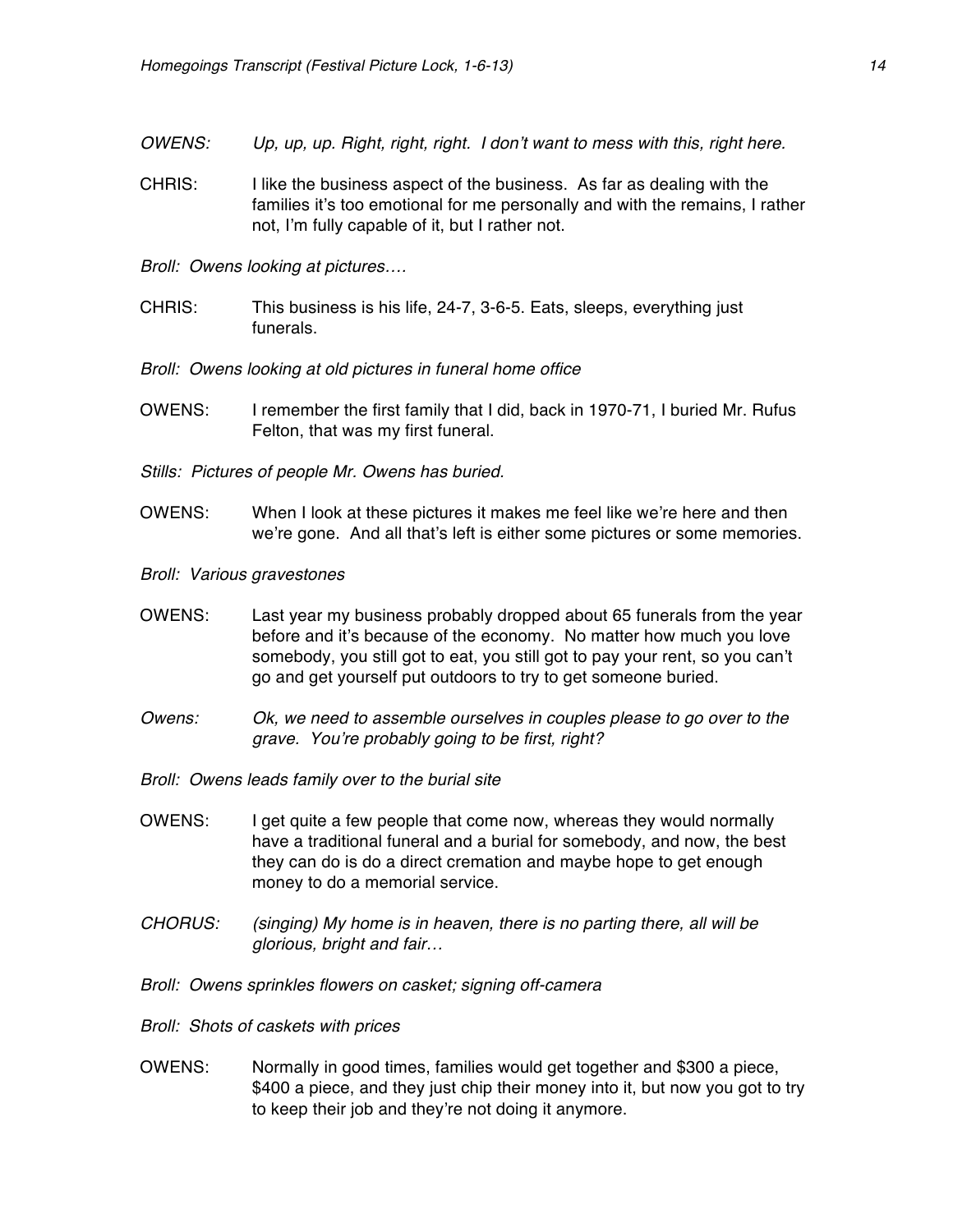## *Stills: Shots of old funerals outdoors*

*Broll: Time-lapse sequence of Owens applying make-up to woman's face*

- OWENS: You have an obligation, when a person has lost a loved one, they have to give it a lot of thought about who they're going to trust to take care of that person. And when people give you that kind of trust, I feel like I'm obligated to really, really take care of them.
- *Stills: Photographs of deceased woman and her daughter*
- *Broll: Daugther looks at mom in casket, Owens in front of funeral home*

# *Title card: Gladys Simons 1927-2009*

- *Broll: Framed photograph of Mr. and Mrs. Simons*
- WALTER: I remember that Friday I woke up about eight o'clock and my first message was from my grandfather letting me know my grandmother had passed away at 7 a.m. He was at the hospital with her and, you know, the nurses told me that he was there holding her hand still. It took them a while to even get the body out because he wouldn't let go.
- *Broll: Owens starts make-up*
- *Still: Gladys as a model*
- WALTER: This is one of my grandmother's modeling pictures. She was always very fashionable. She also told me that, you know, when she was coming up how hard it was for black women to get modeling jobs or to get any jobs at all, you know, not only just as a woman, but then as a black woman.
- *Still: Gladys on a motorcycle*
- *OWENS: You know, Mrs. Simons, she was always dressed up, very pretty and was always here with him…*
- *Stills: Gladys and Coda*
- *OWENS: He was in last week to make her arrangements and um, he just kinda looked a little tired. And I kinda said to him, "you know, maybe it was just the right timing for Mrs. Simon to go because now, you can get some rest and she can get some rest," you know, not knowing that the next day, he was going to be gone, too.*

## *Title Card: Gladys Simons 1927-2009; Rev. Coda Simons 1922-2009*

*Broll: Wide shot revealing two caskets*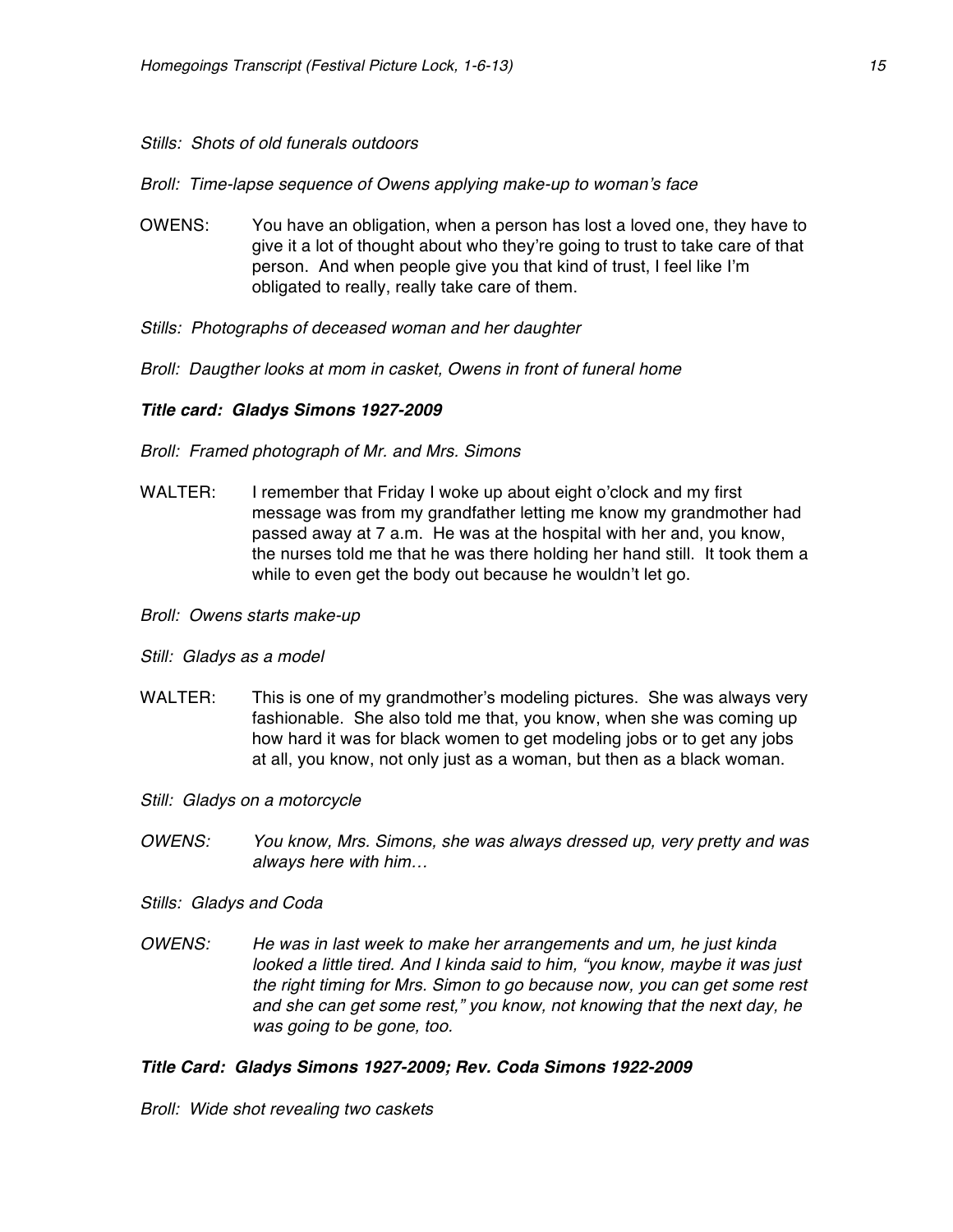OWENS: In grief and mourning, I've seen people die.

#### *Still: Mr. Simons looking sad*

- WALTER: When I went to see him that Friday, you can just see he was glazed with weakness. It seemed like his reason to live was gone. I knew right away that maybe his time was -- was, you know -- was going be short, but I didn't expect it to be as short as it was.
- *Broll: Owens finishes make-up, wheels two caskets into the church*
- WALTER: I never understood how much he loved her until she actually got into the nursing home. He would literally still go to the hospital every day and hold her hand, kiss her hand, rub her head. And that's when I knew that he was nothing without her.
- *SINGER: (singing) Why, why so much pain? But he knows what's best for me…*
- *Broll: Simons family enters and stands before casket*
- WALTER: I honestly was thinking too I was dreaming because who expects a double funeral like that you know.
- *Broll: Walter crying over casket*
- WALTER: I was also having a little bit of regret.
- *Broll: People viewing open casket*
- WALTER: There are some people who just don't want to see it at all, but you know, for most people like myself, you need that last few minutes to sometimes touch, feel, and look and, you know, and let your tears flow.
- *Broll: Owens closing the casket; choir and congregants singing and clapping along*
- *CHOIR: (singing) Oh lord, lift me up, and I shall stand by faith…*
- *Broll: South Carolina scenics*

*Broll: Owens singing at podium*

- *OWENS: (singing) Happy birthday to you.*
- *Broll: Willie hugging and kissing people at party*
- *OWENS: I just want to say this, Mama, September the 29th, 2016, we'll see you right back here in this same spot celebrating your 100th birthday. Alright, five more years! God bless you.*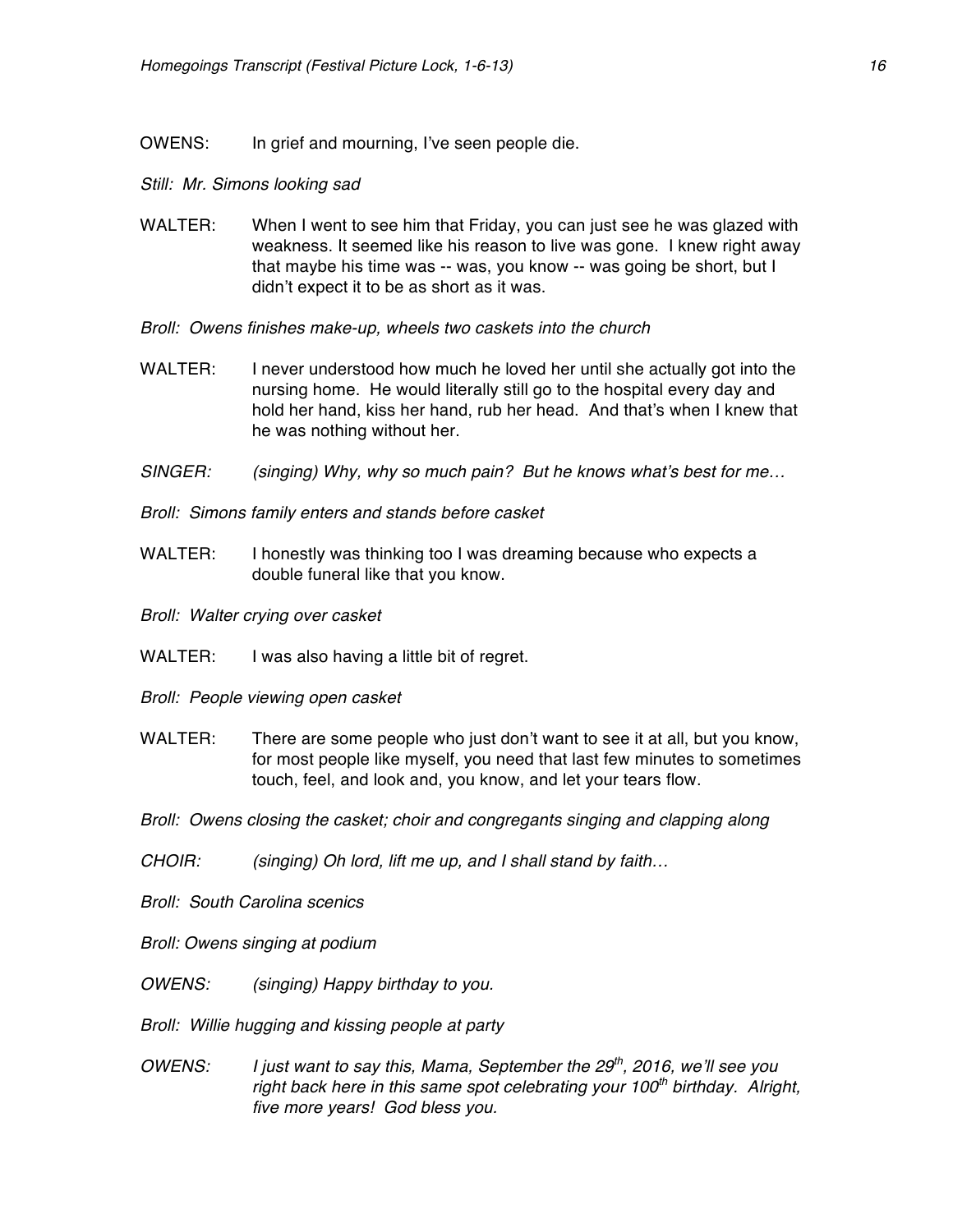- WILLIE: I'm not afraid of death, 'cause I know one day I got to go. And I'm preparing for it, I'm looking forward to it. I got my obituary wrote out. I got my program wrote out…(laughs)
- *Broll: Willie's open coffin in the back room*
- WILLIE: I call that "my bed" back there, where I'm be put to rest in. I call it "my bed."
- *Still: Willie and Owens as a young man*
- WILLE: He had that bed made. If I go first, I have to get the bed. If he go first, I guess he'll get it. But, ah, I call it "my bed." I said "my bed is in the back."
- *Broll: Willie touching coffin; Owens in family cemetery*
- OWENS: My mother asked me to do her eulogy when she pass away and she has a second person as a back-up in case, when the time comes, I'm not able to do it, I don't want to do it. I think it will probably be maybe the most difficult day of my life. So it, it would just be—a mess. I guess that's it, it would just be a mess.
- *Broll: Owens and Willie standing over birthday cake*
- *Owens: You want to blow your candles out? Okay, you did good.*
- WILLIE: When my time come, I just hope I be ready. I always tell my kids give me my flowers while I live. I can smell 'em. I can see 'em. I can hold 'em, but when I'm laying up there in bed of mine, I don't care how many flowers you give me. I don't know I got one. So give 'em to me now while I can enjoy them.
- *Broll: Driving shots to New York*
- OWENS: It's not always depressing to always be in the presence of death, what it does it kind of keep your feet on the ground. I don't practice this all the time, but anything you need to do, you kind of need to do it now because tomorrow is not promised to you.
- *Broll: Owens getting a straight shave*
- OWENS: I'm not afraid of death and I'm not afraid of dying. I went some years ago and had a living will, done. So that when my time come, the people that love me won't prolong my agony and keep me here in pain. I think that talking about death is healthy, but I think about it all the time too. I'm always at my funeral.